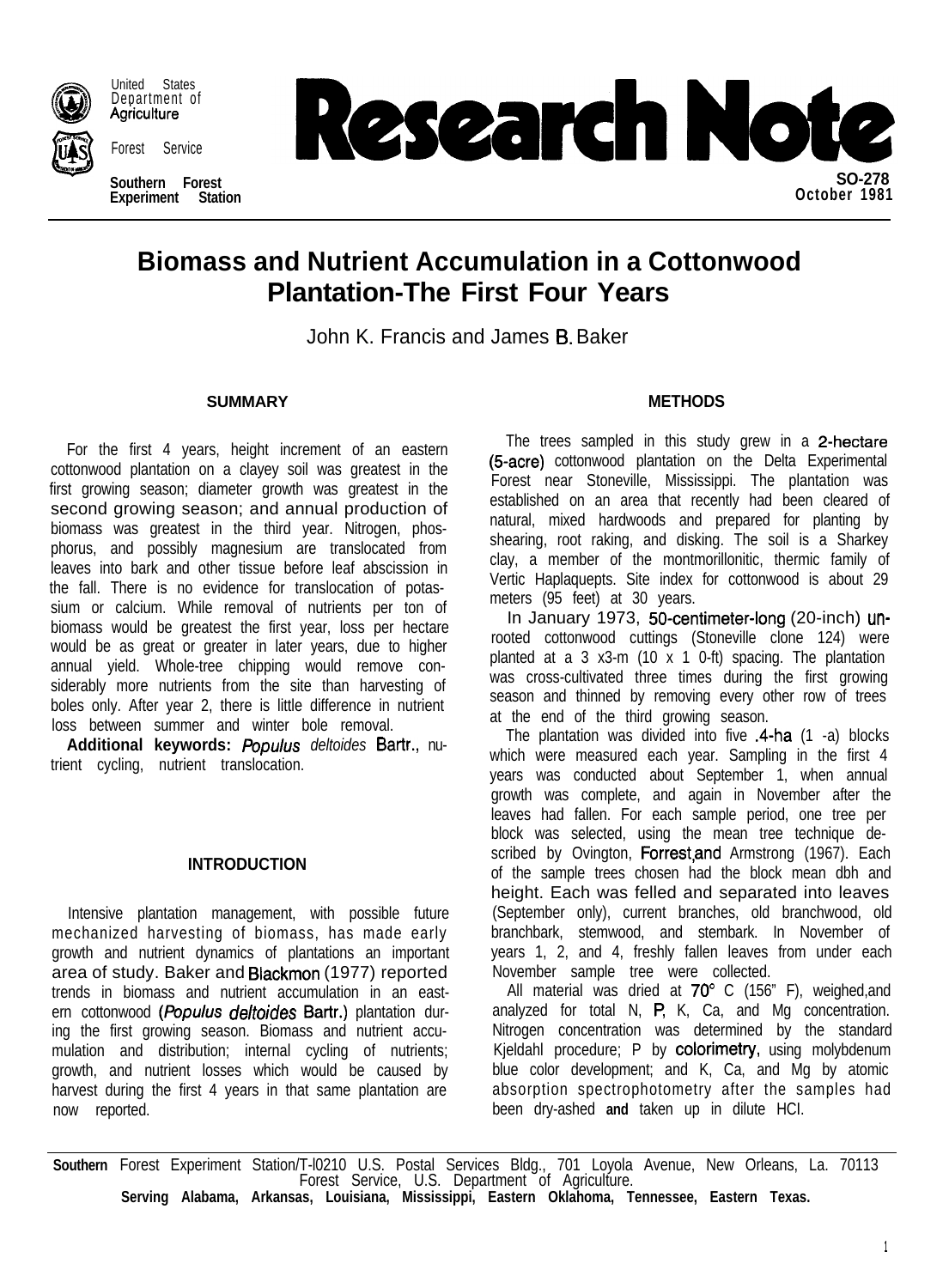### **RESULTS AND DISCUSSION**

Height growth was greatest (3.6 m or 11.8 ft) in the first growing season and decreased annually through the fourth season (table 1). Mean total height at the end of 4 years was 9.6 m (31.5 ft). Diameter growth was greatest (4.1 cm or 1.6 in) in the second growing season but dropped to 1.3 cm  $(.5 \text{ in})$  in the fourth growing season despite thinning the previous year. Four-year growth of cottonwood on Sharkey clay is perhaps half of what might be expected on a medium-textured soil in the area (Mohn and Randall 1973).

Diameter and height growth culminate early in plantation-grown cottonwood (Krinard 1979). The rapid decrease in growth after culmination on the clayey soil in our plantation is, in the authors' opinion, a result of competition for the limited supply of available moisture in the favorably structured and aerated upper 75 cm (30 in) of soil. Soil nutrients are in good supply (Broadfoot, Blackmon,and Baker 1972) and competition for light seems not to have occurred since the canopy has never approached closure.

Dry weight of current foliage and biomass accumulated in branches and stems is given in figure 1. The addition of new biomass was greatest in year 3 (10.0 kg or 22.0 Ibs per tree) and then decreased considerably in year 4 (4.3 kg or 9.4 Ibs per tree). Foliar weight culminated during year 3 at about 6 kg (13 Ibs) per tree. However, the proportion of foliage to total tree mass decreased from the first through the fourth year. Percent of biomass in branches reached a peak in year 3, then decreased. Stem weight and percentage increased steadily throughout the 4 years.

In August of year 3, standing biomass would have been 17 metric tons per ha (7.6 tons per a), based on a known 85-percent survival. Between years 3 and 4, the plantation was row-thinned. Assuming a 1 -percent mortality of the remaining growing stock, standing biomass in August of year 4 would have been about 10.6 metric tons per ha (4.7 t per a).

Table 1 *.-Height, diameter, and growth in years 1 through 4 of a cottonwood plantation on Sharkey clay*

|                                                             | Year              |                   |                   |                    |  |
|-------------------------------------------------------------|-------------------|-------------------|-------------------|--------------------|--|
| Growth<br>component                                         |                   |                   |                   |                    |  |
| Total height (m)<br>Height growth (m)<br>Diameter b.h. (cm) | 3.6<br>3.6<br>2.7 | 6.0<br>2.4<br>6.8 | 8.1<br>2.1<br>9.4 | 9.6<br>1.5<br>10.7 |  |
| Diameter growth (cm)                                        | 27                | 4.1               | ን 6               | 1.3                |  |

Table *P.-Nutrient contentper tree in years 1 through 4 in a cottonwood plantation*

| Component       | Ν                 | P    | K                 | Сa    | Mg   |  |
|-----------------|-------------------|------|-------------------|-------|------|--|
|                 | $q$ /tree -       |      |                   |       |      |  |
|                 |                   |      | Year 1            |       |      |  |
| Leaves          | 16.3              | 1.0  | 11.6              | 10.8  | 2.3  |  |
| <b>Branches</b> | 1.9               | .3   | 3.4               | 2.7   | .3   |  |
| Stems           | 1.4               | 2.   | 1.9               | 1.8   | .2   |  |
| Total           | 19.6              | 1.5  | 16.9              | 15.3  | 2.8  |  |
|                 | Year <sub>2</sub> |      |                   |       |      |  |
| Leaves          | 42.1              | 3.4  | 22.5              | 61.4  | 10.0 |  |
| <b>Branches</b> | 12.7              | 3.1  | 14.2              | 21.9  | 2.3  |  |
| Stems           | 9.7               | 2.0  | 9.9               | 13.3  | 1.4  |  |
| Total           | 64.5              | 8.5  | 46.6              | 96.6  | 13.7 |  |
|                 |                   |      | Year <sub>3</sub> |       |      |  |
| Leaves          | 53.7              | 5.4  | 28.6              | 84.2  | 13.4 |  |
| <b>Branches</b> | 31.2              | 5.8  | 28.6              | 57.9  | 5.2  |  |
| Stems           | 23.4              | 3.8  | 23.1              | 33.4  | 4.7  |  |
| Total           | 108.3             | 15.0 | 80.3              | 175.5 | 23.3 |  |
|                 |                   |      | Year <sub>4</sub> |       |      |  |
| Leaves          | 58.0              | 5.8  | 37.0              | 77.6  | 17.3 |  |
| <b>Branches</b> | 26.7              | 6.5  | 37.3              | 73.7  | 10.6 |  |
| Stems           | 32.7              | 5.4  | 33.0              | 62.1  | 5.9  |  |
| Total           | 117.4             | 17.7 | 107.3             | 213.4 | 33.8 |  |

Accumulation of nutrients in the first growing season was small, followed by larger second- and third-year accumulations (table 2). By the fourth year, nutrient accumulation had slowed, a reflection of smaller increases in weight of leaves and branches (fig. 1).

Samples of freshly fallen leaves revealed changes, usually a reduction, in leaf nutrients from earlier leaf concentrations (table 3). The fate of the missing nutrients is unknown; however, they could have been lost from the leaf by leaching or translocated to other tissues. Data from year 1 of this same plantation (Baker and Blackmon 1977) indicated that N and P were translocated from leaves into branches, stems, and roots. The bark of branches and stems are particularly important sites of redeposition. We compared nutrient concentrations in September and November stem- and branchbark samples from years 1 through 4. Nitrogen, P, and Mg were found to have increased significantly  $(P = .95)$  in both branch- and stembark. Potassium and Cadid not change.

The percentage of nutrients translocated was calculated on the assumption that nutrient increases in bark and wood arise from material translocated from leaves. Estimated average translocation in years 1 through 4 of N

Francis is soil scientist at the Southern Hardwoods Laboratory at Stoneville, Mississipppi, a part of the Southern Forest Experiment Station, Forest Service-USDA and cooperator with the Mississippi Agricultural and Forestry Experiment Station and the Southern Hardwood Forest Research Group. Baker, formerly principal soil scientist at the Southern Hardwoods Laboratory, is now principal silviculturist at the Forestry Sciences Laboratory at Monticello, Arkansas.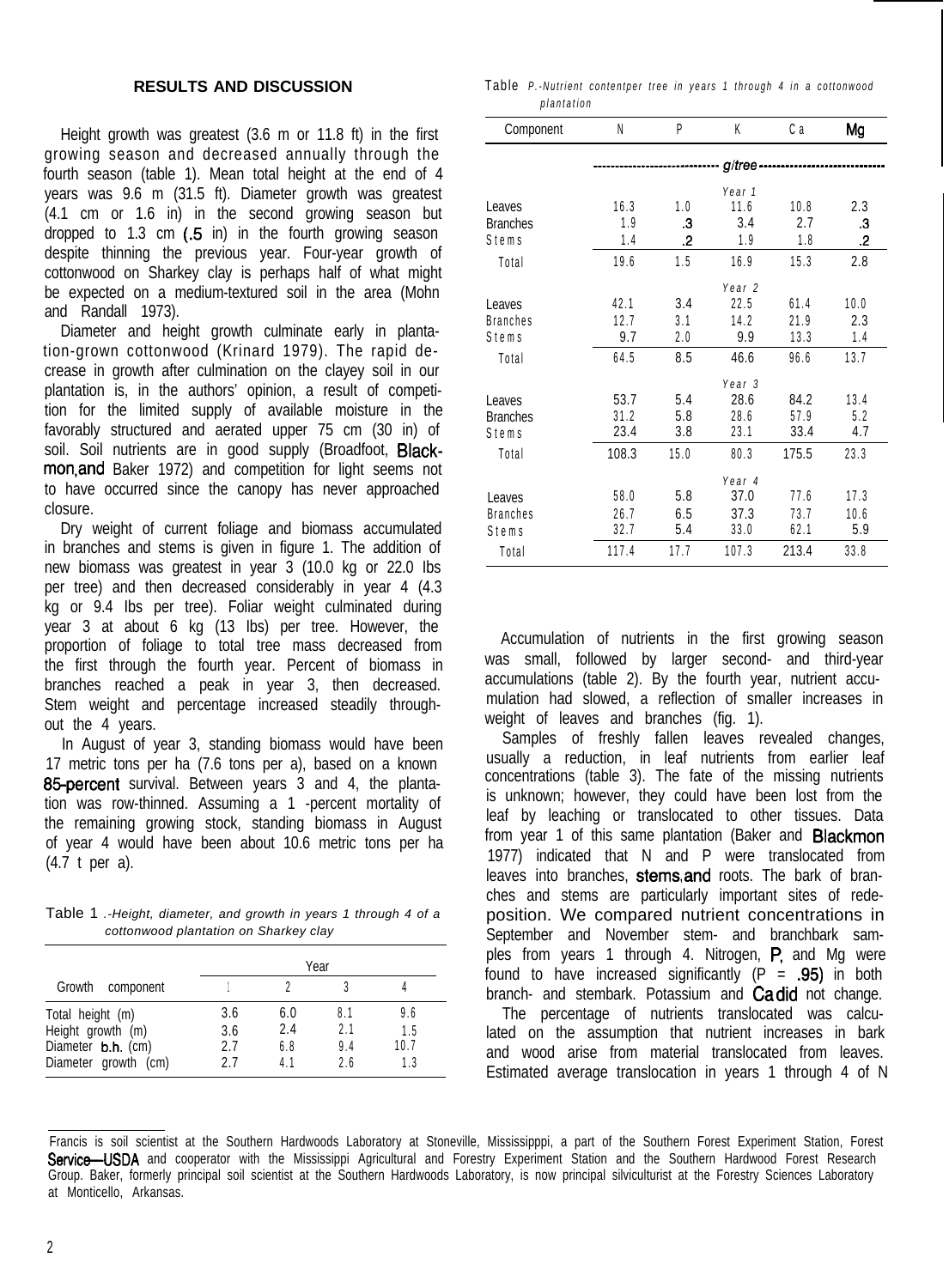

Figure 1 *.-Mean dry weight of leaves, branches, and stems per tree in a cottonwood plantation in September of years 1 through 4. Brackets give 95 percent confidence interval for total biomass.*



Figure 2.-Nitrogen contained in tissues of a cottonwood plantation *and potentially removed by different harvesting methods and times.*

Table 3.-Nutrient levels in green leaves in September and in freshly fallen leaves in November in years 1, 2, and 4 in a cotton*wooq plantation*

|                                 |                 | Year                                 |                |              |  |
|---------------------------------|-----------------|--------------------------------------|----------------|--------------|--|
| Leaf type                       | <b>Nutrient</b> | 1                                    | $\overline{2}$ | 4            |  |
|                                 |                 | · percent nutrient · · · · · · · · · |                |              |  |
| Green<br>Freshly<br>fallen      | Ν<br>N          | 2.40<br>1.59                         | 1.76<br>1.12   | 1.23<br>1.27 |  |
| Green<br>Freshly<br>fallen      | P<br>P          | .16<br>.12                           | .14<br>.16     | .17<br>.19   |  |
| Green<br>Freshly<br>fallen      | K<br>K          | 1.25<br>.77                          | .94<br>.85     | 1.09<br>1.11 |  |
| Gre<br>e n<br>Freshly<br>fallen | Сa<br>Сa        | 2.25<br>2.82                         | 2.57<br>2.30   | 2.29<br>2.21 |  |
| Green<br>Freshly<br>fallen      | Mg<br>Mğ        | .40<br>.48                           | .42<br>.42     | .51<br>.47   |  |

and P ranged from 29 to 33 percent and 33 to 38 percent respectively! If trends of nutrient storage of N and P in roots reported in year 1 (Baker and **Blackmon** 1977) hold true for **later** years, approximately half of the leaf N and P may be **conserved** by translocation. Magnesium translocation estimated by this method ranged from 3 to 48 percent. A more precise monitoring of this nutrient is needed. Tr nslocation of nutrients from senescing leaves to ot  $e^{e}$  tissues has been observed by a number of workers (D $\boldsymbol{\mathsf{w}}$ igneaud and Denaeyer-De Smet 1970, Hopkinson 1,966, Oland 1963, Switzer and Nelson 1972).

With the advent of short rotations and complete-tree utilization, concern has grown about nutrient depletion from a site. Table 4 gives the quantity of nutrients which would leave the site in years 1 through 4 with each ton of dry matter removed if a harvest were conducted. Loss of N and K by whole-tree chipping during the summer of the first year would be larger because of high concentrations of nutrients in the leaves and because of the larger proportion of leaves to total biomass. All nutrient concentrations were more stable and lower in years 3 and 4. By this time, leaf and branch mass had nearly stabilized, while bole volume steadily increased. As a result of these changes, loss of nutrient per ton of material removed by summer whole-tree chipping should be lower in later years. Whole-tree chipping in the dormant season would produce similar results, except that nutrient levels would not be so high in year 1 and would not decline as much through year 3. Harvesting just the boles in either September or November would remove smaller quantities of nutrients than whole-tree chipping.

If nutrient1 removal per unit area rather than per ton of material is considered, losses due to harvest in the first year become less important because of low first-year biomass yields. First-year uptake and potential loss of N would **have** been less than in subsequent years (fig. 2).